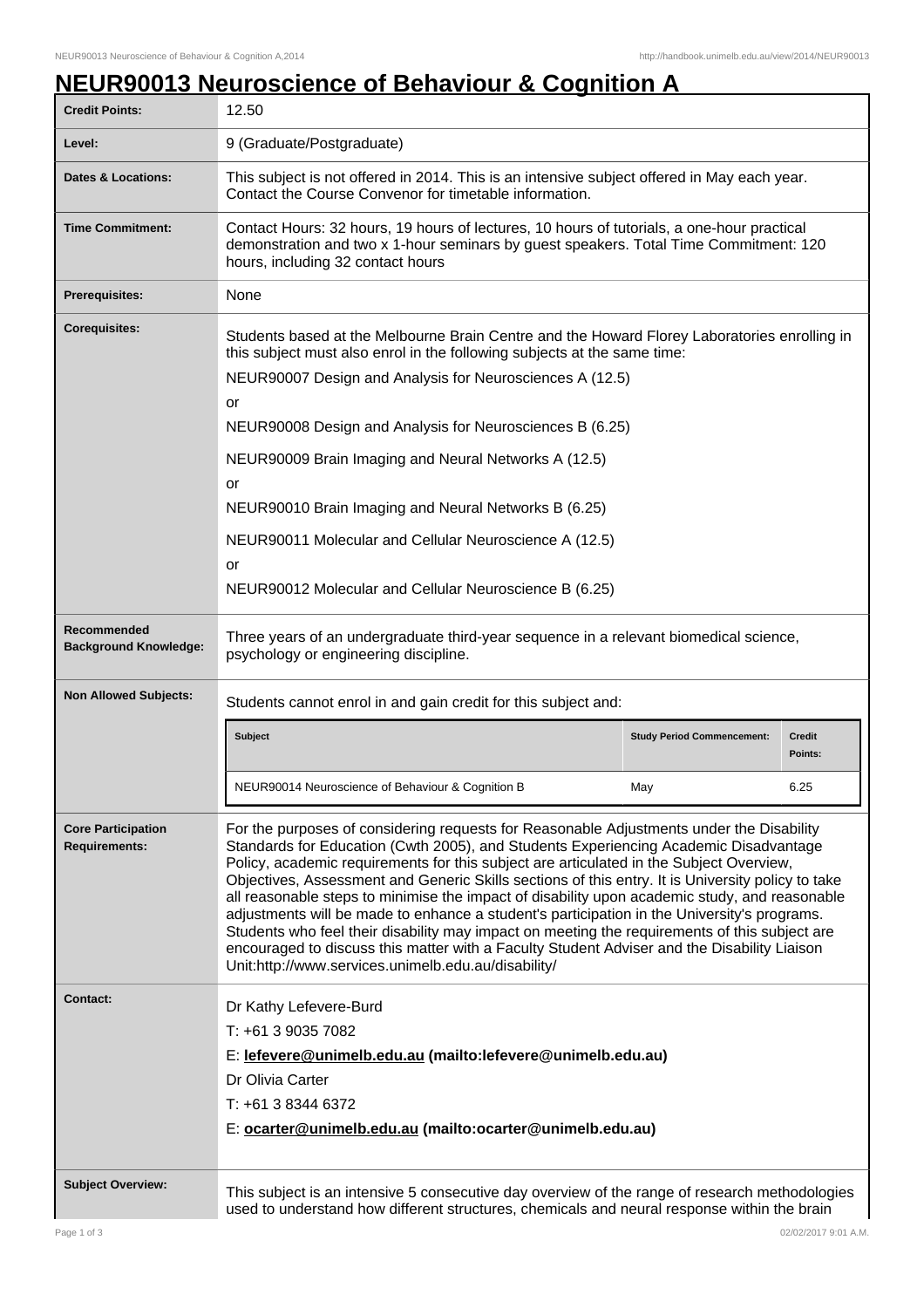|                           | work together to achieve complex behaviour and cognitive functions. Through exposure to<br>a selection of current research topics and available experimental methodologies the subject<br>explains how the interplay between clinical populations' studies, healthy subjects' studies<br>combined with animal models of behaviour contribute to advances in the field. The multi-<br>disciplinary nature of this fast-developing field is emphasised through the various collaborations<br>between the presenters from disciplines spanning Biomedical and Health Sciences, Psychology<br>and Electrical Engineering. Seven themes are discussed as follows:<br>1 Behaviour measures in healthy populations: Uncovering mechanisms underlying perception<br>and behaviour.<br>2 Clinical brain lesion populations: Providing insights into anatomic regions involved in<br>cognition.<br>3 Primate electrophysiology: Decoding the contribution of individual neurons in perception.<br>4 Computational modelling: Understanding the auditory system to create artificial hearing<br>devices.<br>5 Rodent models: Understanding the genetic, physiological and pharmacological factors<br>underlying human cognition and behaviour.<br>6 Human electrophysiology: Explore the neural dynamics of perception.<br>7 Neuropharmacology: How neurotransmitters modulate brain function.<br>A group project will focus on reward-encoding to demonstrate how an interdisciplinary approach<br>played a critical role in informing our current understanding of how the brain processes reward.<br>This example will also illustrate how a single element of brain function can have a vast array of<br>consequence ranging from complex patterns of global economic behaviour through to clinical<br>symptoms of addiction. Students are split into multi-disciplinary groups to analyse a set paper,<br>each representing a different investigative technique for the same problem. Class presentations<br>at the end of week allow each group to discuss their conclusions and share a class discussion<br>illustrating the points outlined above. |  |
|---------------------------|-------------------------------------------------------------------------------------------------------------------------------------------------------------------------------------------------------------------------------------------------------------------------------------------------------------------------------------------------------------------------------------------------------------------------------------------------------------------------------------------------------------------------------------------------------------------------------------------------------------------------------------------------------------------------------------------------------------------------------------------------------------------------------------------------------------------------------------------------------------------------------------------------------------------------------------------------------------------------------------------------------------------------------------------------------------------------------------------------------------------------------------------------------------------------------------------------------------------------------------------------------------------------------------------------------------------------------------------------------------------------------------------------------------------------------------------------------------------------------------------------------------------------------------------------------------------------------------------------------------------------------------------------------------------------------------------------------------------------------------------------------------------------------------------------------------------------------------------------------------------------------------------------------------------------------------------------------------------------------------------------------------------------------------------------------------------------------------------------------------------------------------------------|--|
| <b>Learning Outcomes:</b> | On completion of this subject students will be able to:                                                                                                                                                                                                                                                                                                                                                                                                                                                                                                                                                                                                                                                                                                                                                                                                                                                                                                                                                                                                                                                                                                                                                                                                                                                                                                                                                                                                                                                                                                                                                                                                                                                                                                                                                                                                                                                                                                                                                                                                                                                                                         |  |
|                           | $*$ Gain knowledge of the major research approaches currently used to investigate the neural<br>mechanisms underlying cognitive processes.<br>$#$ Develop an awareness of current topics in cognitive neuroscience relevant to language,<br>memory, vision, audition, attention, mood multi-sensory integration and executive function.<br>Develop a basic understanding of how clinical populations can be used to inform our<br>understanding of healthy cognitive processing and how studying healthy cognition can<br>inform clinical research and potential treatment strategies.<br>$#$ Develop a basic understanding of how rodent and non-human primates can provide<br>insights into human cognition.<br>$*$ Appreciate what is required on a practical level to use different research approaches in<br>cognitive neuroscience.<br>$#$ Acquire a capacity to critically evaluate which approach / technology is best suited to<br>investigate a particular aspect of cognitive function and to understand the benefits and<br>limitations associated with each methodology.<br>Read research papers with a greater awareness of the conceptual, theoretical and practical<br>$\pm$<br>context in which the research was conducted.<br>Become aware of the potential to initiate fruitful research collaborations with cognitive<br>neuroscientists.<br>Demonstrate the application of the principles learned in the subject to their research<br>project.                                                                                                                                                                                                                                                                                                                                                                                                                                                                                                                                                                                                                                                                             |  |
| <b>Assessment:</b>        | Full 5 days attendance of the subject throughout the course and full participation in class<br>exercises, group project, presentation and discussion are required. A minimum 85% attendance<br>is required $(= x 1)$ ; a pro rata attendance multiplier will apply to total assessment. One oral<br>group presentation (total 20 min; 5 min per student) plus class discussion, equivalent to 1,000<br>words (at the end of the week-subject), worth 20% times attendance multiplier One written<br>literature review on the chosen research topic related to this area, of minimum 4,000 words<br>excluding cited references (to be submitted by the end of August) (ie. week 27), worth 80%<br>times attendance multiplier.                                                                                                                                                                                                                                                                                                                                                                                                                                                                                                                                                                                                                                                                                                                                                                                                                                                                                                                                                                                                                                                                                                                                                                                                                                                                                                                                                                                                                   |  |
| <b>Prescribed Texts:</b>  | None                                                                                                                                                                                                                                                                                                                                                                                                                                                                                                                                                                                                                                                                                                                                                                                                                                                                                                                                                                                                                                                                                                                                                                                                                                                                                                                                                                                                                                                                                                                                                                                                                                                                                                                                                                                                                                                                                                                                                                                                                                                                                                                                            |  |
| <b>Breadth Options:</b>   | This subject is not available as a breadth subject.                                                                                                                                                                                                                                                                                                                                                                                                                                                                                                                                                                                                                                                                                                                                                                                                                                                                                                                                                                                                                                                                                                                                                                                                                                                                                                                                                                                                                                                                                                                                                                                                                                                                                                                                                                                                                                                                                                                                                                                                                                                                                             |  |
| <b>Fees Information:</b>  | Subject EFTSL, Level, Discipline & Census Date, http://enrolment.unimelb.edu.au/fees                                                                                                                                                                                                                                                                                                                                                                                                                                                                                                                                                                                                                                                                                                                                                                                                                                                                                                                                                                                                                                                                                                                                                                                                                                                                                                                                                                                                                                                                                                                                                                                                                                                                                                                                                                                                                                                                                                                                                                                                                                                            |  |